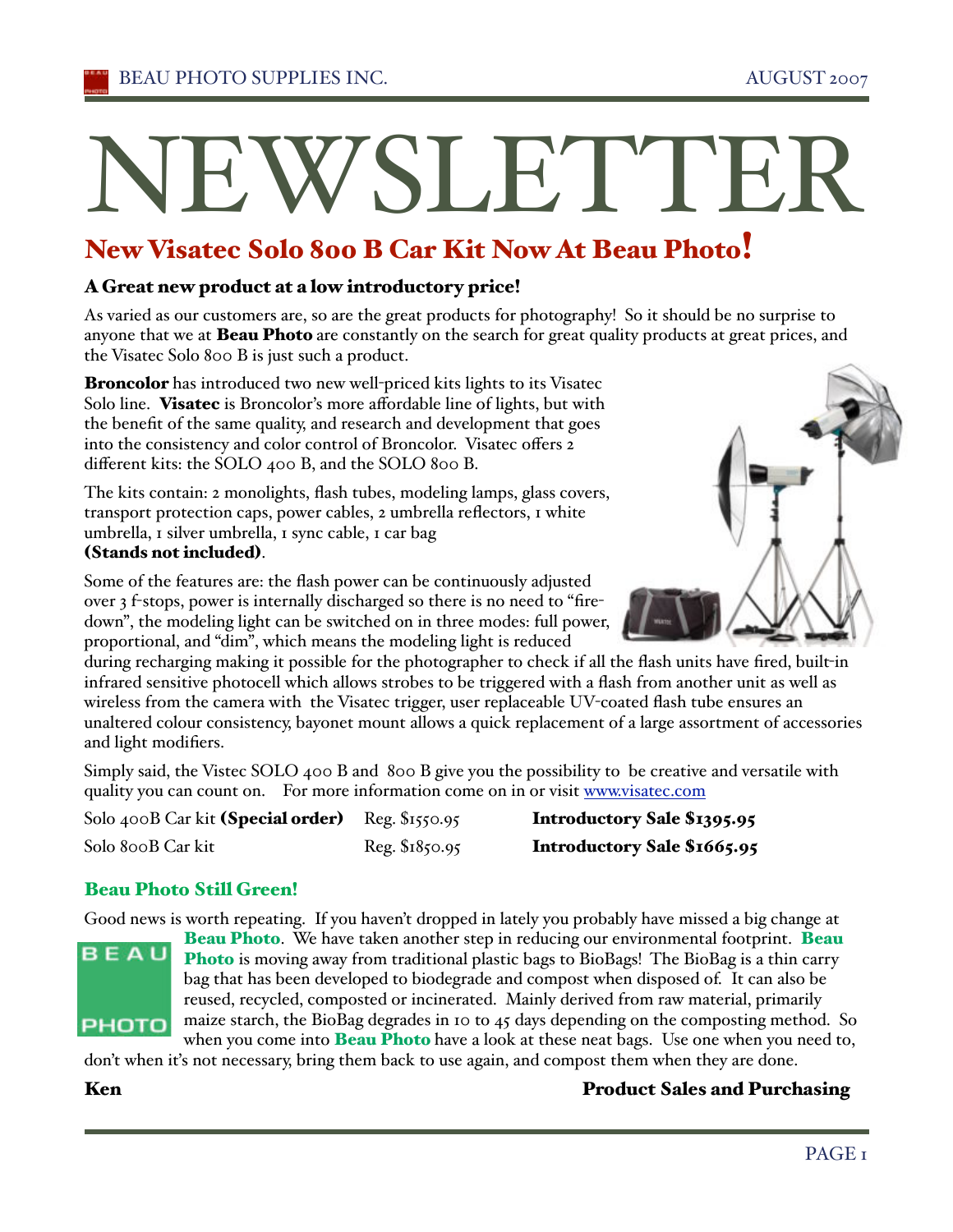# Renaissance Albums

# SoHo Styler Version 3.0 has arrived!

If you have not yet purchased your copy of the SoHo Styler album design software, now is the time to buy it! If you already own a copy, you can now download the latest version of the software, SoHo Styler version 3.0. The SoHo Styler Software sells for \$60.00 and it includes a \$60.00 coupon which you can put toward any regular priced digital album - so in the end iťs free! The SoHo Styler Software provides all of the powerful design tools you will need to create a custom digital album in one easy-to-use application. The SoHo Styler is a user-friendly professional album design application that enables you to simply load your images, select an album type, and leverage the creativity of hundreds of award-winning templates.

Here are some of the highlights of SoHo Styler version 3.0:

-Horizontal Templates

-150 brand new templates have been added, bringing the count to just over five hundred - plus you can still design your own.

-Save all edited pages and cover designs as custom design templates.

-Add "sloppy" or solid borders to any image.

-New fonts.

-The long awaited "Undo" function has been added.

-Organize images into categories for easier reference.

-A new menu allows you to move and edit layers more easily.

-Display opening sizes.

-Instant preview of image effects.

-Import projects.

-A redesigned interface maximizes editing area - and now you can even zoom in and out of pages.

-Cleaner publishing - only publish those images actually used in the album.

## Ventura Self Mount Albums . . . Now in Colour!

We are now carrying the ever popular Ventura Self Mount Albums in Pink and Blue. In case you didn't

know, Ventura Albums are a high-end, full-page self-adhesive album. Each album is beautifully crafted to display the most precious moments in a popular flush-mounted look.

(All sizes now available in Black, Pink, and Blue. Red, white, and distressed Brown are still available through special order.)

| 5x7 Ventura Album 10 Page              | \$38.50 |
|----------------------------------------|---------|
| 8x10 Ventura Album 10 Page with Cameo  | \$64.50 |
| IOXIO Ventura Album IO Page with Cameo | \$70.50 |

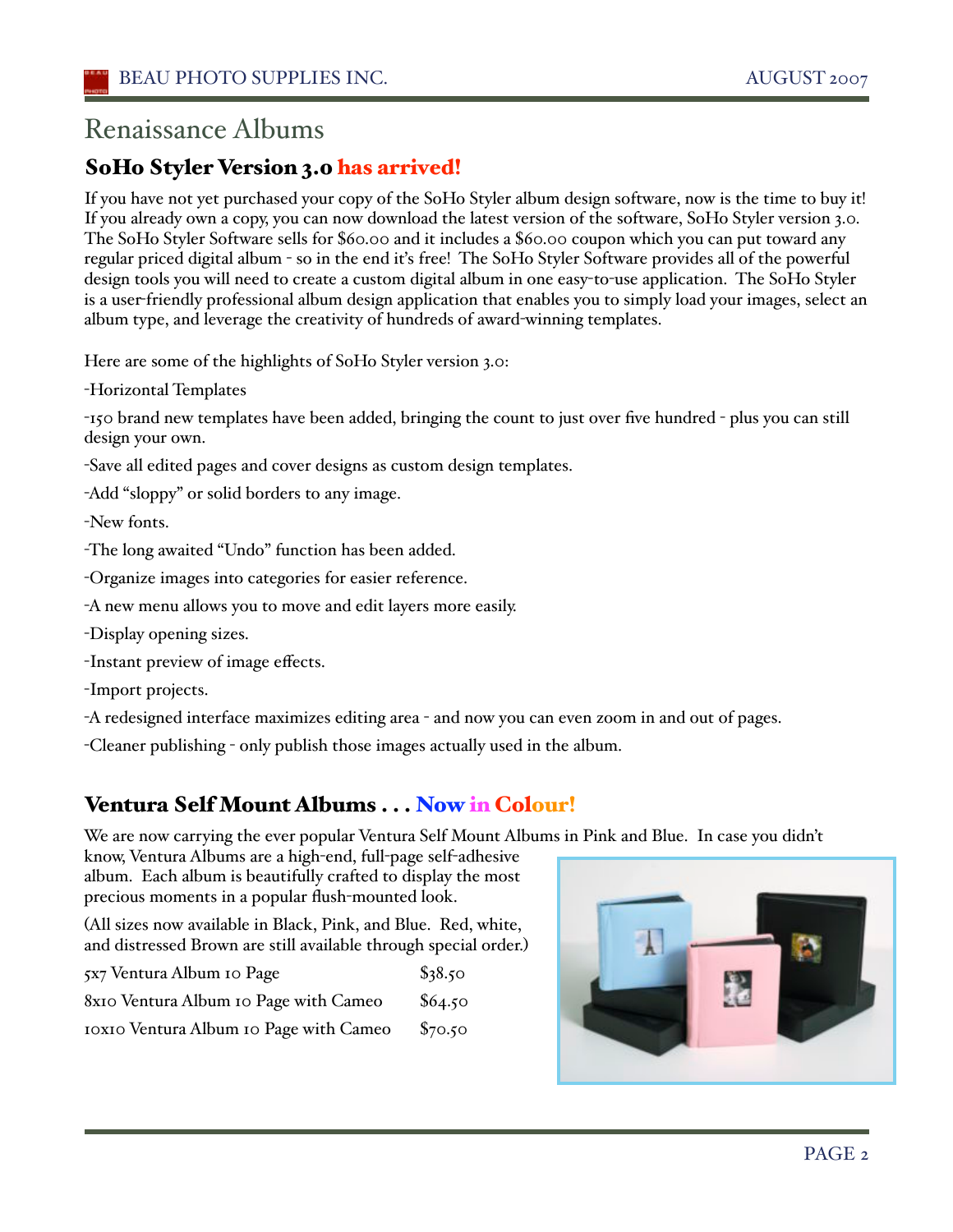#### New Renaissance Staff Here at Beau

Our Renaissance line is growing, so we have some new additions to our regular staff line-up to announce. Starting in September, Ola who is now working part time on Mondays and Tuesdays will become a full time staffer and will be your main gal for anything and everything Renaissance. And so that we don't leave out our Ontario based customers, starting immediately, Linda will be a long distance Beau Photo staff member. Linda is our Renaissance representative based out of the Toronto area. If you want to get a hold of either of these lovely lades, please give us as call at toll free 1-800-994-2328.

## We Want Your Ideas!

As mentioned above our Renaissance line is growing, and we want your input. As we expand our in-stock line of Renaissance products, we want your ideas for what products we should carry. If you have any comments, questions or ideas, please let us know and we will do our best to accommodate them.

## New Album Design Software

Designing a regular, matted Renaissance Album just got a whole lot easier. The wonderful staff at ABC Photocolour have created a free software that will allow you to access all of the Renaissance mat layouts and design your album virtually on your computer screen. Drag any one of the more than eighty different mats available into the design area on your screen and then drag and drop your images into the mat openings provided. This software will allow you to enlarge and crop your images accurately, as well as to change your images into black and white or sepia. Once your album is ready, all you have to do is click a button and your order will be sent directly to ABC Photocolour. ABC will then print each page for only \$3.95 per layout (plus applicable taxes). If you are not able to pick-up your order from ABC Photocolour, just let us know and we can send your print order, album and mats directly to your door.

ABC Photocolour was established in 1966 and has become one of the largest professional colour labs in Western Canada. We are confident that you will be impressed by their quality printing and outstanding customer service.

For more information about this new software, please contact Deborah at Beau Photo - or you can call Roy at ABC Photocolour at

604-736-7017, extension 638

#### Save 20% off Renaissance Digital Albums

From now until September 30th you will receive 20% off of most Renaissance Digital Album orders. This offer does not apply to albums that are not printed by Renaissance, or to studio samples. In order to qualify for this discount albums must be approved within two weeks of receiving the proofs . . . So get your orders in by the end of September so that you can cash in on the extra savings!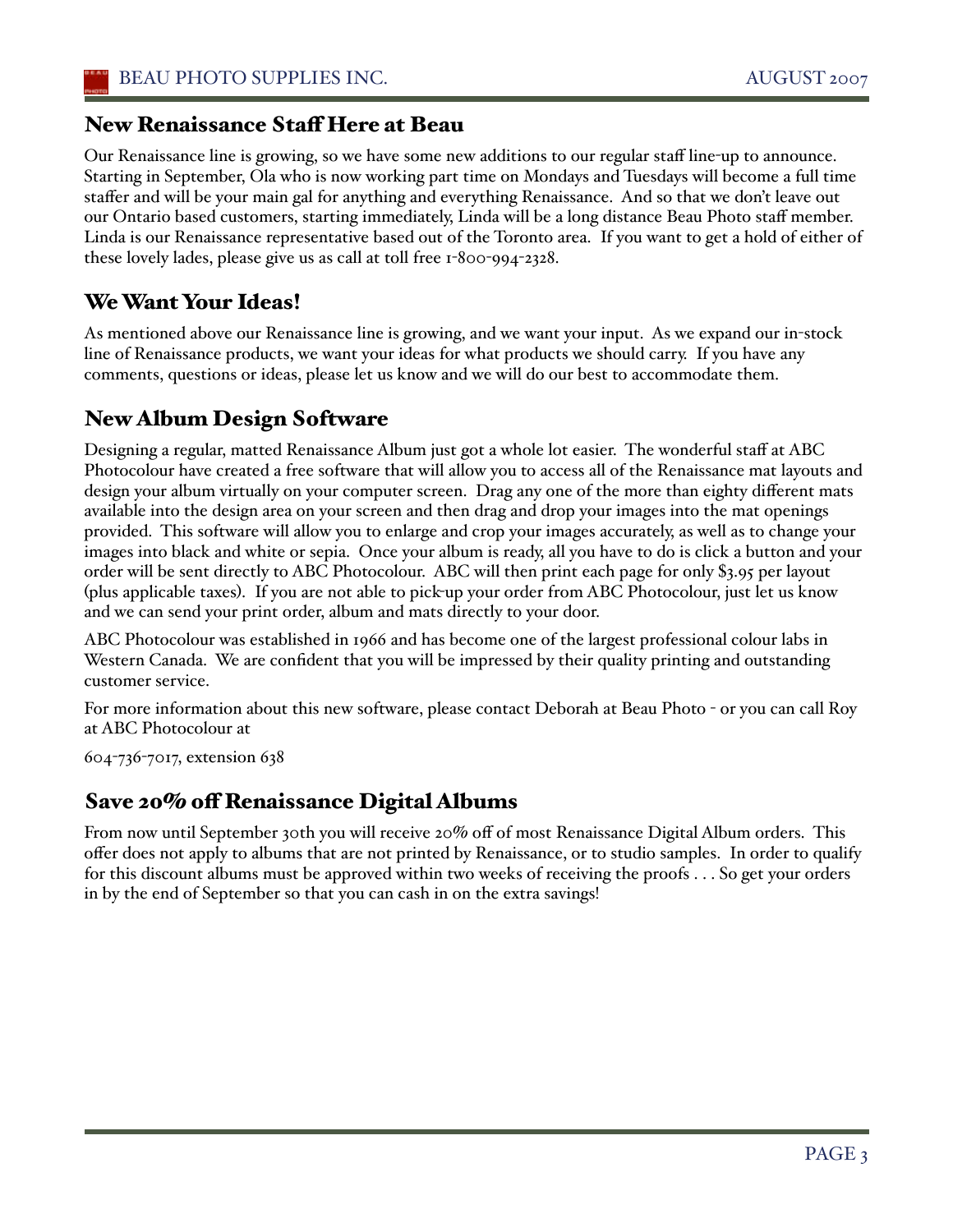#### Farewell to Beau Photo . . .

I am sad to report that August 31, 2007 will be my last day here at Beau Photo as I will begin the Radiation Therapy program at BCIT on September 4th. It is a goal I have been working towards for the past three years - so leaving Beau Photo will be bitter-sweet.

In 2004 I started working at Beau Photo in the shipping department, and as some of you may know, my position soon grew to encompass the Renaissance Albums with which I am still working today. It has been a great experience working with the staff here at Beau and meeting many amazing customers and photographers along the way. I want to thank my colleagues here at Beau for everything that they have taught me and for making work a fun place to be. I would also like to thank all of the customers with whom I have worked closely with over the years - it has been a privilege to work with you and to see so many amazing wedding albums.

Best wishes to you all and take care!

#### Deborah Renaissance Albums

## FILM AND PAPER NEWS

## SFX 200 is back!

ILFORD SFX 200 is a black and white film with extended red sensitivity for creative photography. It is especially suited for use with a filter to create special effects and has up to 740nm in extended red sensitivity. For example, when using filters ranging from yellow to deep red, blue skies can be rendered almost black and most vegetation almost white.

The film also has full panchromatic sensitivity, so you can still receive good pictorial contrast with or without the use of a filter. It is compatible with normal developers and has a wide exposure latitude as well as a wide tonal range.

To welcome back SFX 200, ILFORD created a special value pack which contains three rolls of ILFORD SFX 200 36 exposures and a red Cokin filter.

Prices:

| <b>Special Value Pack</b> | \$50.72            |         |
|---------------------------|--------------------|---------|
| 135mm-36                  |                    | \$10.70 |
| 120 <sub>mm</sub>         | $\mathcal{S}$ 9.61 |         |



Krista-Belle Stewart **Film and Paper Department**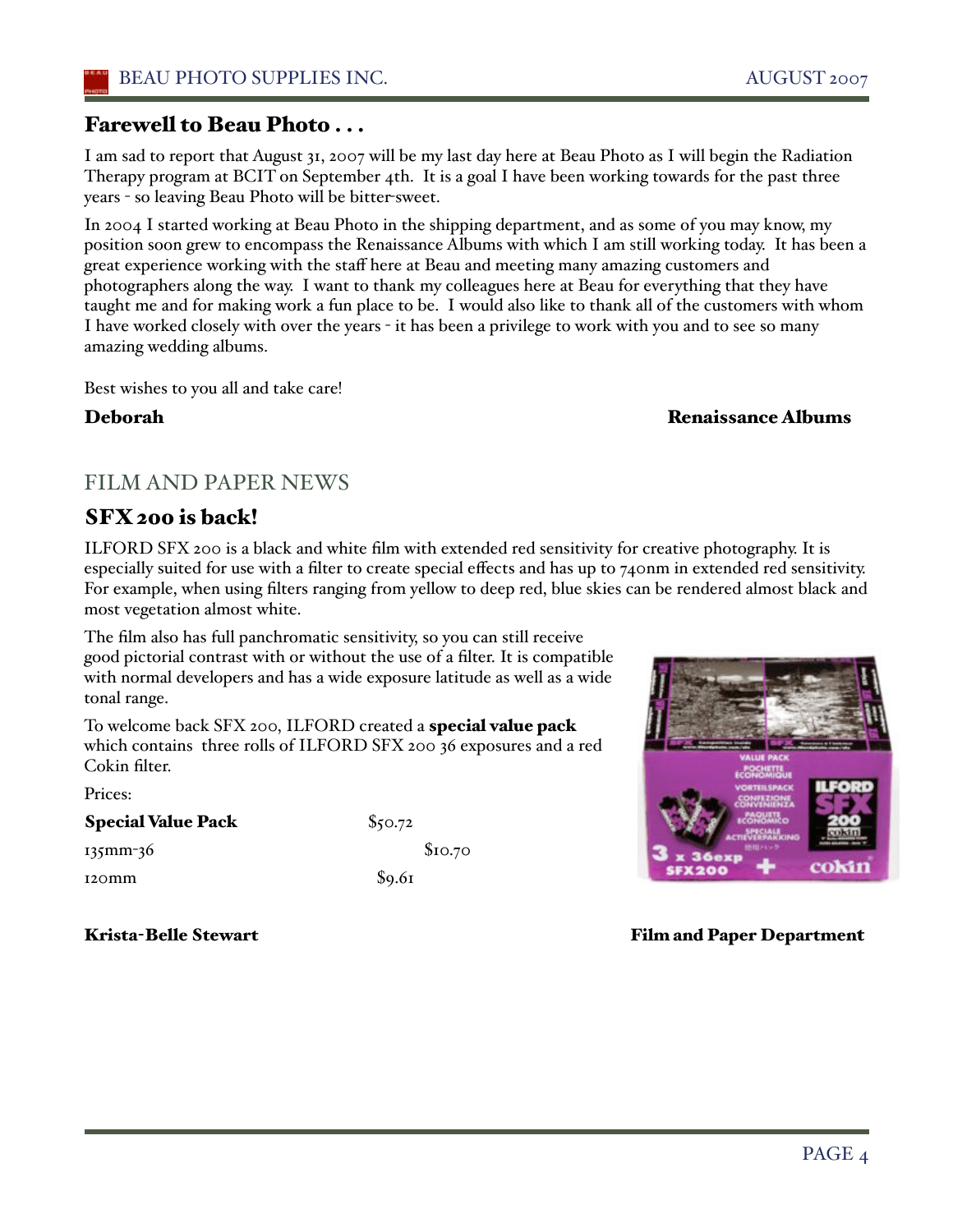#### RENTAL NEWS!

#### New in rentals...

We have expanded our Canon line this summer! We've added the new 580II flash which now features a pc sync connection, dust and water resistance, and a shorter recycle time. We also have a 15mm fisheye lens for that great wide angle effect, and will be adding the 24mm tilt shift lens very soon. Also arriving very soon (hopefully!) is the EOS 1D Mark III digital camera with a 10.1 MP sensor, Canon's Live View technology, the ability to shoot up to 10 fps continuously with a maximum burst of 110 frames, improved shutter durability, and more! Watch for Mike's review on this camera in an upcoming newsletter once he's had a better chance to put it through its paces. Lenses and flashes are very popular during the summer wedding season, so as always, be sure to book in advance to ensure you have the equipment you need. Enjoy your summer!

#### Kathy Rentals

#### NEWS FROM THE BACK

#### Profoto Specials in effect until September 30th. :

**Profoto D4 line of generators** are the result of decades of collaboration with demanding photographers

worldwide. It features the highest power stability, constant colour temperature and colour spectrum guarantee-giving you exact and repeatable results even with high-resolution digital cameras and backs. Four truly asymmetric outputs allow the use of four flash heads on one generator with individual control- this means many jobs can be done using just one D4 pack. Profoto's D4 line truly represents the worldwide reference in colour and f-stop stability. Come in and see our display model, and see how you can control everything from your lap top.

Now receive a free Acute 2/D4 head with any D4 pack.

Profoto Pro-B2 is their top-of-the-line battery generator. It has: an 8 fstop range, a 250 watt modeling light, recycling in 0.04–1.8 s, and built-in radio sync. So if you need power on the go, without comprise, the Profoto Pro-B2 is the natural choice.

#### Now receive a free Pro 7b head with the purchase of a B2r.

The AcuteB is nothing less than a miracle in an incredibly compact form. Weighing only 4.8 kg (10.6 lbs), you still have a seven f-stop range of from 9– 600 Ws, and the equivalent of 160 full power flashes per battery charge.

Using the AcuteB Head you can just put it all in a backpack and walk away, with nothing short of an entire studio on your back. Now receive a free AcuteB head with any Acute B pack.

**Profoto** is also continuing their free mounting ring with the purchase of a **Profoto** softbox.

#### We have some interesting items in our New and Used departments:

1) Used: Hasselblad Xpan with 45mm and 90mm lenses for \$2000.00.

2) Used: Nikon 17-35 f2.8 for \$1350.00.

3) Used: Metz 60 ct4 with 3 extra nicad packs for \$200.00.

We have **New** AFS DX VR 18-200 F3.5-5.6 lenses on sale for \$839.00. This is a great travel lens for people who only want to carry one lens.



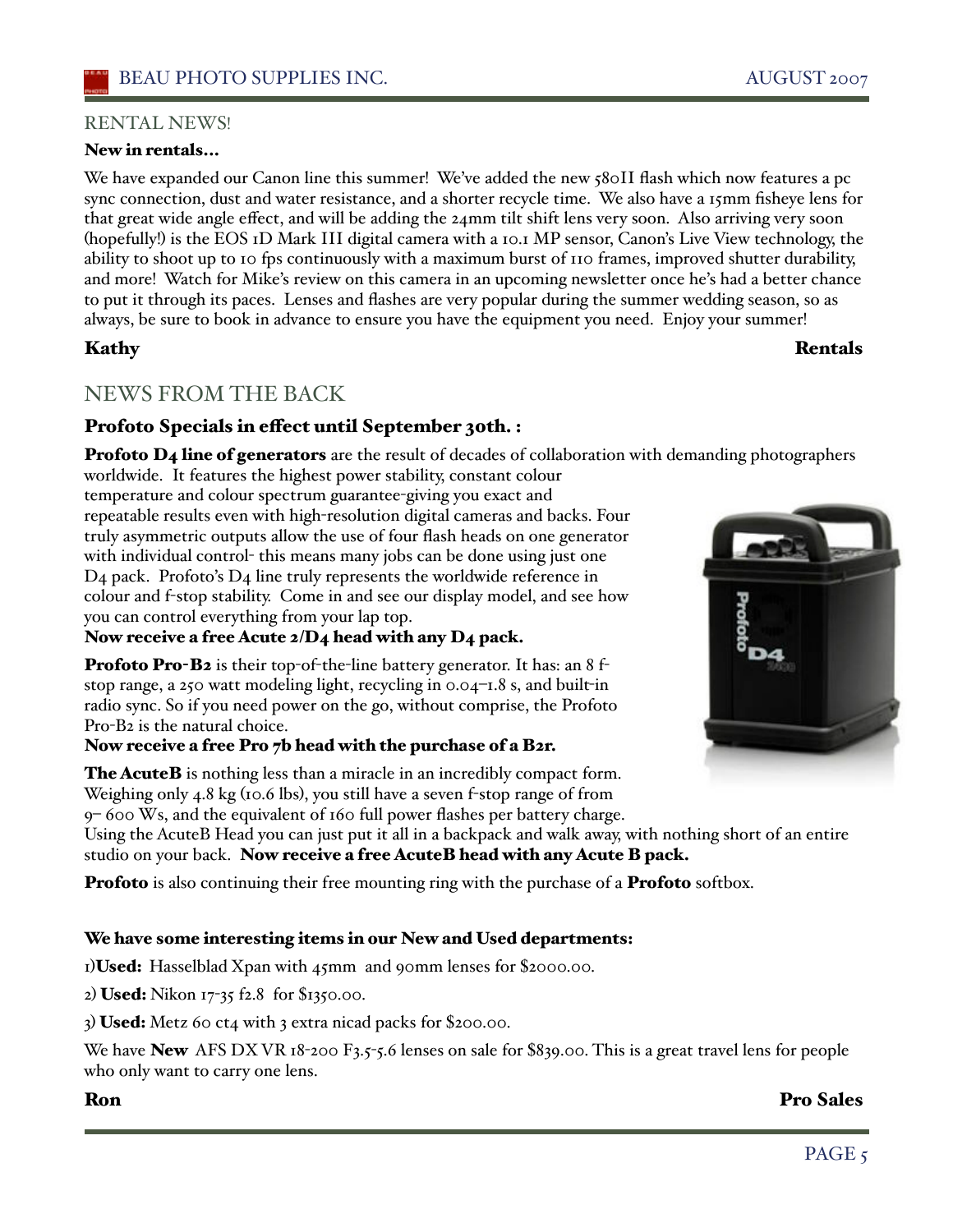## SEKONIC L-558 DUALMASTER ON SALE!

The Sekonic L-558 DUALMASTER has been designed to meet the challenges of today's film and digital photographer. It offers a 1° spot meter that measures reflected flash output down to an amazing f/2.0 (ISO 100). Its parallax-free lens eliminates erroneous close-up photography light readings. A digital readout through the spot viewfinder displays all-important exposure information. With a turn of a knob the L-558R DUALMASTER changes from an incident meter to a reflective spot meter for both ambient and flash measurements, all-in-one rugged, compact, all-weather housing. Selecting aperture or shutter priority modes or EV is as easy as turning the Jog wheel. Simultaneous evaluation of ambient and flash is displayed in three convenient ways. Unique features such as meter calibration, exposure compensation and CINE settings offer the flexibility that today's photographers require.

#### FEATURES:

- **Analyzing Function**
- A simultaneous reading of flash and ambient light is analyzed.
- Retractable Lumisphere
- Memory Mode

9 memory banks are available in both Aperture Priority and Shutter Priority

- **Illuminated Direct Display**
- **EXPOSURE, Calibration and Filter Compensation**
- Dual ISO Settings
- Full-Featured Flash Measurements
- 1. Cord Flash Mode (Cumulative and Non Cumulative)
- 2. Cordless Flash Mode (Cumulative and Non Cumulative)
- 3. Radio Triggering Mode
- Spot with Digital Display
- Memory Mode Up to nine readings can be memorized
- Full,  $I/2$  or  $I/3$ -step Selectable Readings
- Exposure, Calibration and Filter Compensation
- Dual ISO Settings
- All Weather Design

#### While supplies last!

Regularly \$699.95 *Sale Price \$624.95*

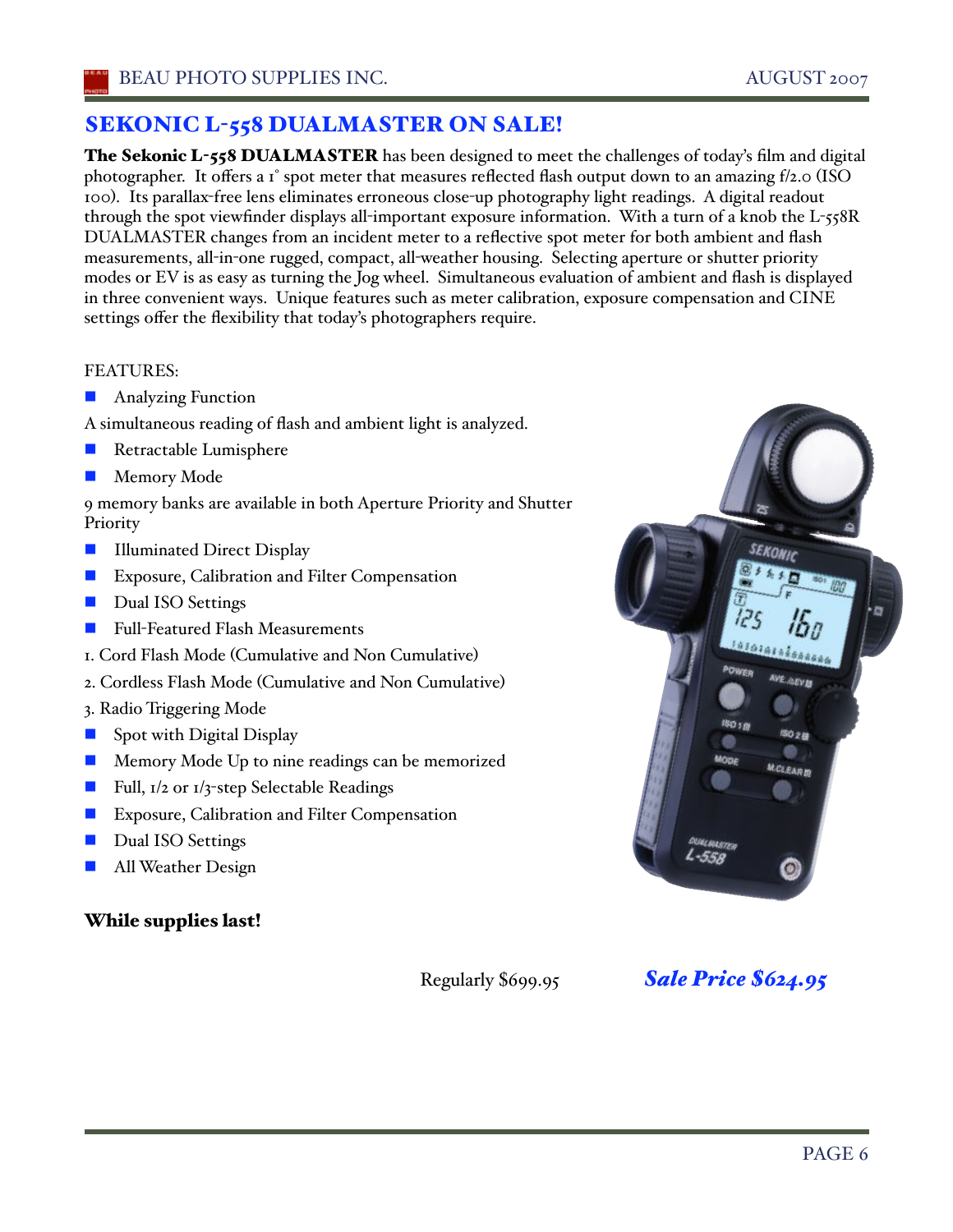#### DIGITAL NEWS

Hasselblad Promotions: Hasselblad has announced some exciting new promos as well as extending some others. Until August 31st, there is a 10% instant rebate on any H3D system. That can translate into well over \$3,000 worth of savings, depending on the model! This 10% off promotion is good until the end of August.

The \$1,000 US instant rebate on CVF digital backs and 503CWD digital systems has been extended one month, now until the end of August also.

Until further notice, Hasselblad is offering a \$5,000 US trade-in credit for any H1 or H2 body, viewfinder and lens, when upgrading to any new H3D system (22, 31 or 39 Mp models). This will allow you to upgrade to the latest and greatest digital system and get a very generous trade-in allowance for your old gear.

New! Canon Pro 9500 Inkjet Printer: Just in from Canon, this new pigment-based, archival inkjet printer is their latest top-end 13" wide desktop printer and a direct competitor to the Epson Photo R2400. It features ten inks, including red and green inks for enhanced gamut, especially in the shadows, as well as grey ink for excellent B&W prints. Most significantly, it also has both matte-black and glossy-black loaded at all times, so there are no hassles or ink waste when switching between fine-art and RC-based papers. Eventually Epson might clue in and provide this on their full line of printer models!

The Pro 9500 seems very ruggedly built with flexible paper trays and a heavy metal chassis. A comprehensive set of adjustments in the print-driver means you can extensively customize how the printer operates. Print quality is excellent with neutral B&W prints that have minimal metamerism. The ink-set seems to have a slightly higher gloss than Epson's K3 ink-set, so for high-gloss, semi-gloss or lustre finish papers, the Canon might just give a more convincing shine than the Epson. Although the Epson R1800 (one model down from the R2400) has the Ultrachrome High-Gloss ink-set, it does not have the Canon's grey ink, so B&W prints from the R1800 tend to have a fair bit of metamerism and some colour casts.

Prints from the Canon Pro 9500 are able to reproduce very vibrant colours and definitely seem capable of a little more saturation in certain hues than what the R2400 can produce. The automatic head-alignment seems to ensure that prints have no hint whatsoever of any banding, even at settings below the very highest quality. In fact, I could not really distinguish any significant differences in quality between maximum and one step down from maximum. Older Canon inkjet printers would often require you to use their very highest settings to avoid any residual banding.

So that was the good news… now for the minuses. This printer is rather slow… surprising since previous Canon models have always been fast, usually at the top of their class. A best quality 7x10.5 inch print takes just over 9 minutes on the Pro 9500, more than twice as slow as the Epson R2400, which manages the same in 4min 20sec. Set at one level down from best quality, which still looks great, it is somewhat faster at 6min 30sec, but still overall slower than the Epson. Secondly, the factory colour profiles are surprisingly poor and in order to get a colour accurate print with correct density on semigloss or lustre RC papers, I needed to create a custom profile – I used a ColorVision PrintFIX PRO. Once I did, the prints came out looking absolutely gorgeous! The final issue was that since my computer (a MacBook Pro with OS X v10.4.10) had drivers installed for the Pro 9500's big brother, the iPF5000, there seemed to be some annoying installation issues - I had to deal with conflicting driver components in order to get it working. Once I did though, everything was fine and printing went without a hitch.

So, let me provide a little summary, comparing the pros and cons to the Epson R2400. Keep in mind that I've only had a few days to test this printer and my impressions might change with more use, so think of this as a brief "first-look" review…